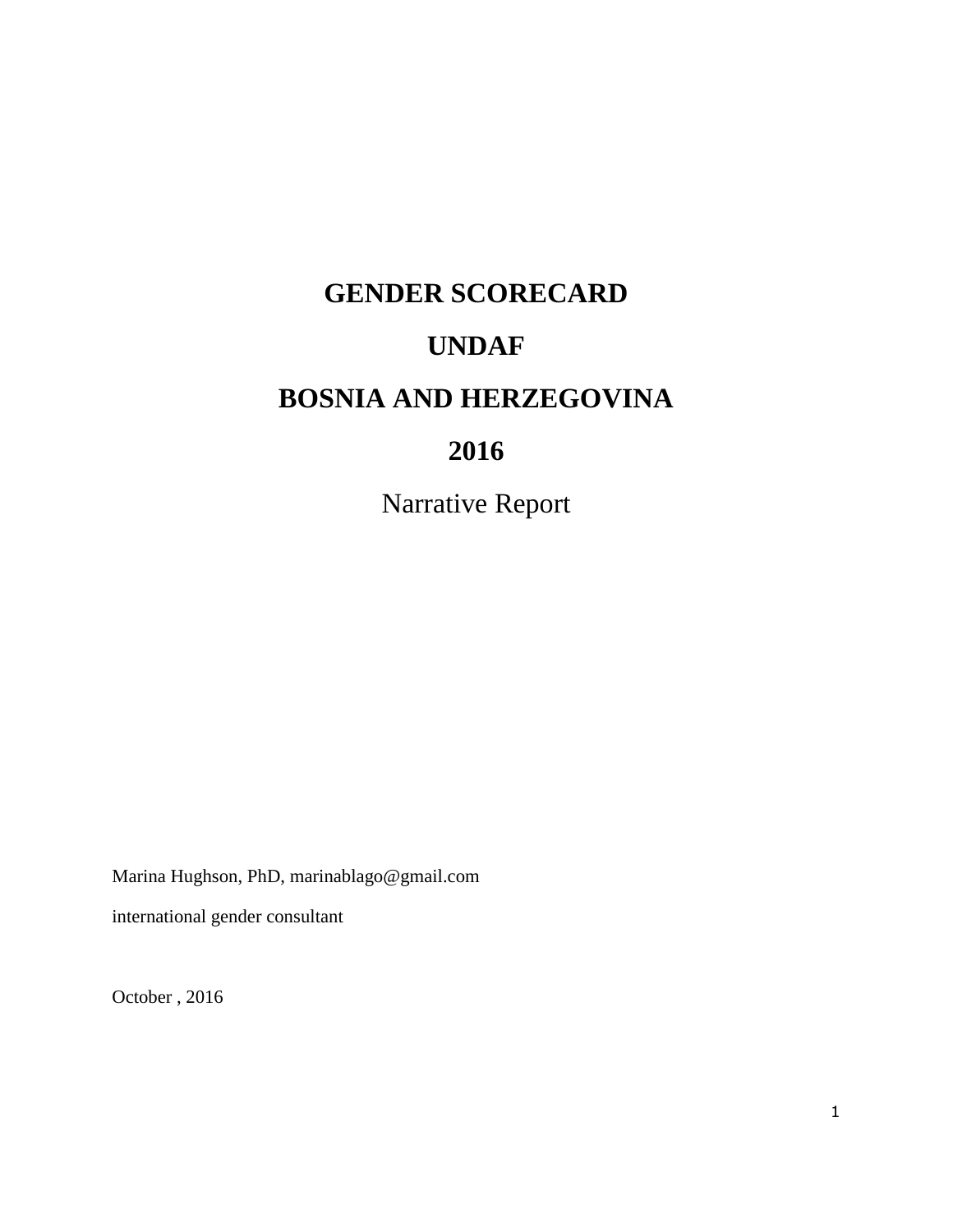### **Table of contents**

**Executive Summary**

- **1. Background**
- **2. Country Context**
- **3. Methodology**
- **4. Average Scores for Scorecard Dimensions**
- **5. SWOT Analysis**
	- **Strenghts**
	- **Weaknesses**
	- **Opportunities**
	- **Threats**
- **6. General Recommendations**
- **7. Main follow-up issues**

**Annex 1 Documents** 

**Annex 2 Gender Scorecard Interviews – UNCT BiH** 

**Annex 3 Questionnaire**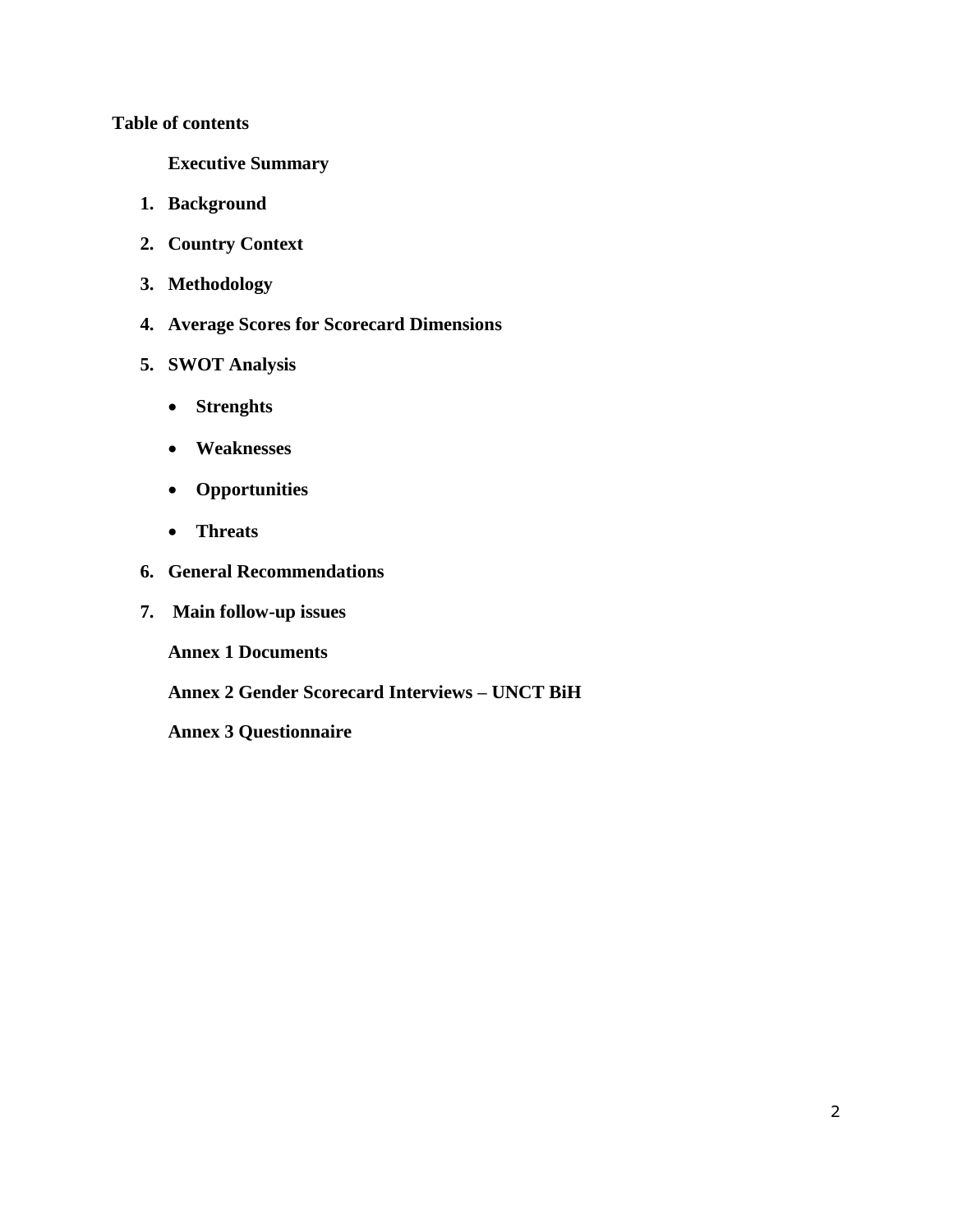#### **Exectutive Summary**

Gender Scorecard is a globally standardized rapid assessment tool for UNCT Performance Indicators for Gender Equality and Women's Empowerment, used to measure the effectiveness of UN country level gender mainstreaming processes. It is applied to assess the degree to which the UNCT contributes to gender mainstreaming and consequently to the promotion of gender equality and women's human rights in the country. Within this framework, the main focus is clearly on strategies and processes rather than on development results and it is not about singling out and analyzing the performance of any one UN organization. The findings of the Scorecard are intended to assist the UNCT in Bosnia and Herzegovina (BiH) in improving system and tools to measure progress towards gender equality goals, and to strengthen gender mainstreaming with particular focus to respective internal accountability mechanism and functions.

This Gender Scorecard took place from July to September 2016. The average score based on self-assessment has shown that GEWE needs improvement, with the average result of 3.4. That score means that **UNCT is close to meeting the minimum standard, and is likely to reach this standard over the period of a year or two, if remedial action is taken.** 

The findings from the Gender Scorecard will assist the UNCT in understanding its current capacities and gaps to support national priorities for gender equality and women's empowerment. The Gender Scorecard exercise has been conducted prior to the midterm review of the current UNDAF and its findings will also be used to assist UNCT to strengthen gender component and gender equality dimension in the next programming cycle.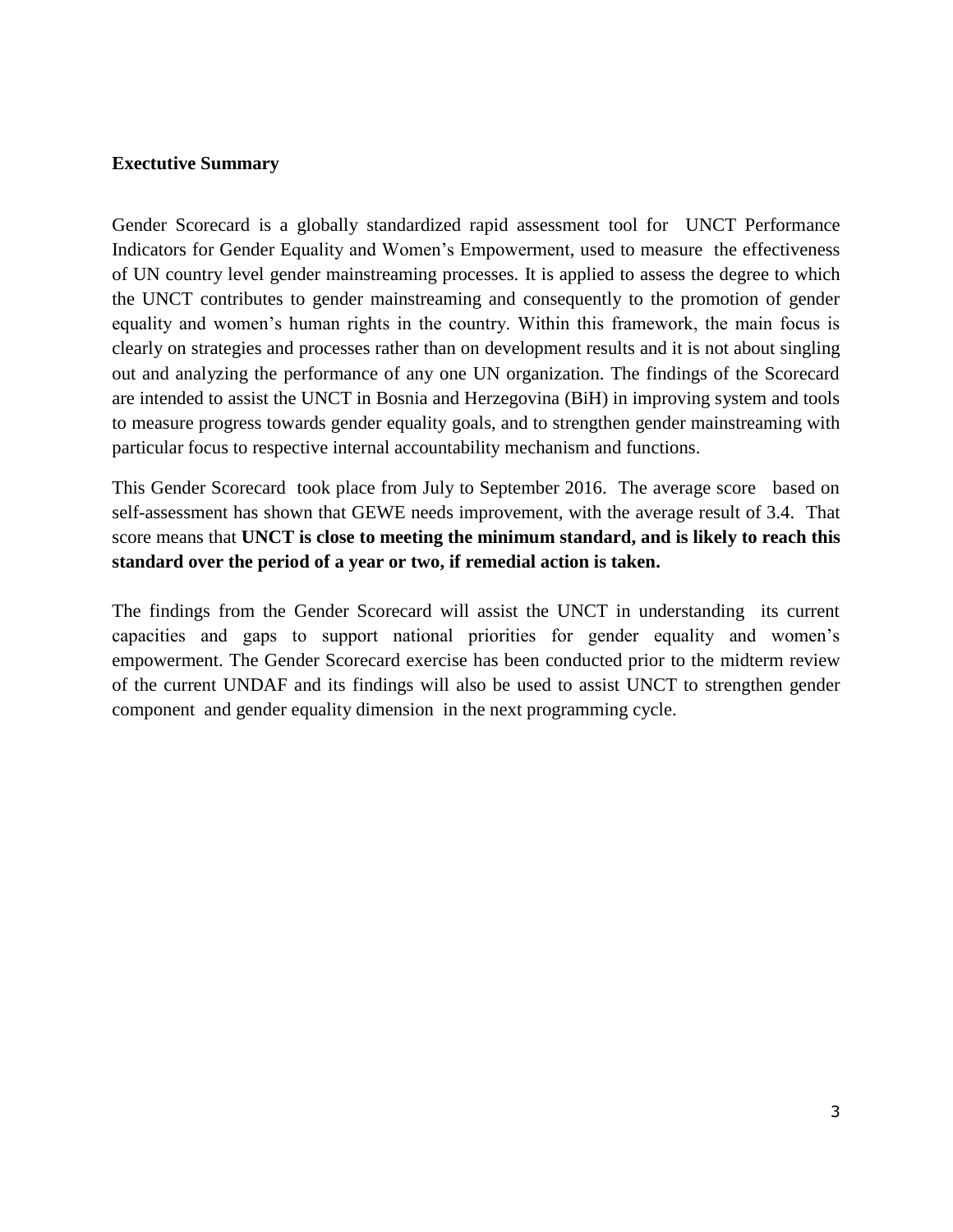#### *The knowledge makes a critical difference.*

### *Gender Mainstreaming remains very abstract.*

(from the interviews, June 2016)

#### **1. Background**

The BiH UNDAF is a strategic programme framework for the period 2015-2019 which draws on the full range of expertise and resources of the United Nations Country Team (UNCT) to deliver development results while strengthening human right dimension. It constitutes the underlying element of the One UN Programme and Common Budgetary Framework for BiH 2015-2019, in addition to the other integral elements of the One UN Programme such as Joint Steering Committee, Results Groups, and biannual Joint Work Plans. The BiH UNDAF has thirteen outcomes which are represented in four strategic focus areas that respond to country needs and make use of the UN's comparative advantages. These are:

- The rule of law and human security
- Sustainable and equitable development and employment
- Social inclusion: education, social protection, child protection and health
- The empowerment of women

j

In view of the above, the UNCT conducted the scorecard process in 2016 to assess gender related performance and capacities of the UNCT in BiH prior to conducting midterm review of the current UNDAF. Result Group on Women initiated gender scorecard exercise, with the taskforce comprising of UNDP, UNFPA, UNICEF and UN Women in the lead. The chair (UN Women) of the BiH UNDAF Result Group on Women Empowerment, with the support of an international consultant, led this exercise to complete the scorecard process in a participatory and timely manner and ensure better accountability of UNCT towards gender equality and women's empowerment in Bosnia and Herzegovina. The previous Gender Scorecard was conducted in  $2009<sup>1</sup>$  and in this report the comparisons are made with the new one, to track dawn the changes.

The objectives of this Scorecard are the following:

- Assessing the status of gender mainstreaming performance in UNDAF against minimum standards
- Revise and enhance the work within the Results Area on Empowerment of Women and explore potentials for joint programming

<sup>&</sup>lt;sup>1</sup> UNCT Performance Indicators for Gender Equality and Women's Empowerment, Gender Scorecard Bosnia and Herzegovina, Narrative Report ( KIka Babić-Svetlin), UNBiH, December 2009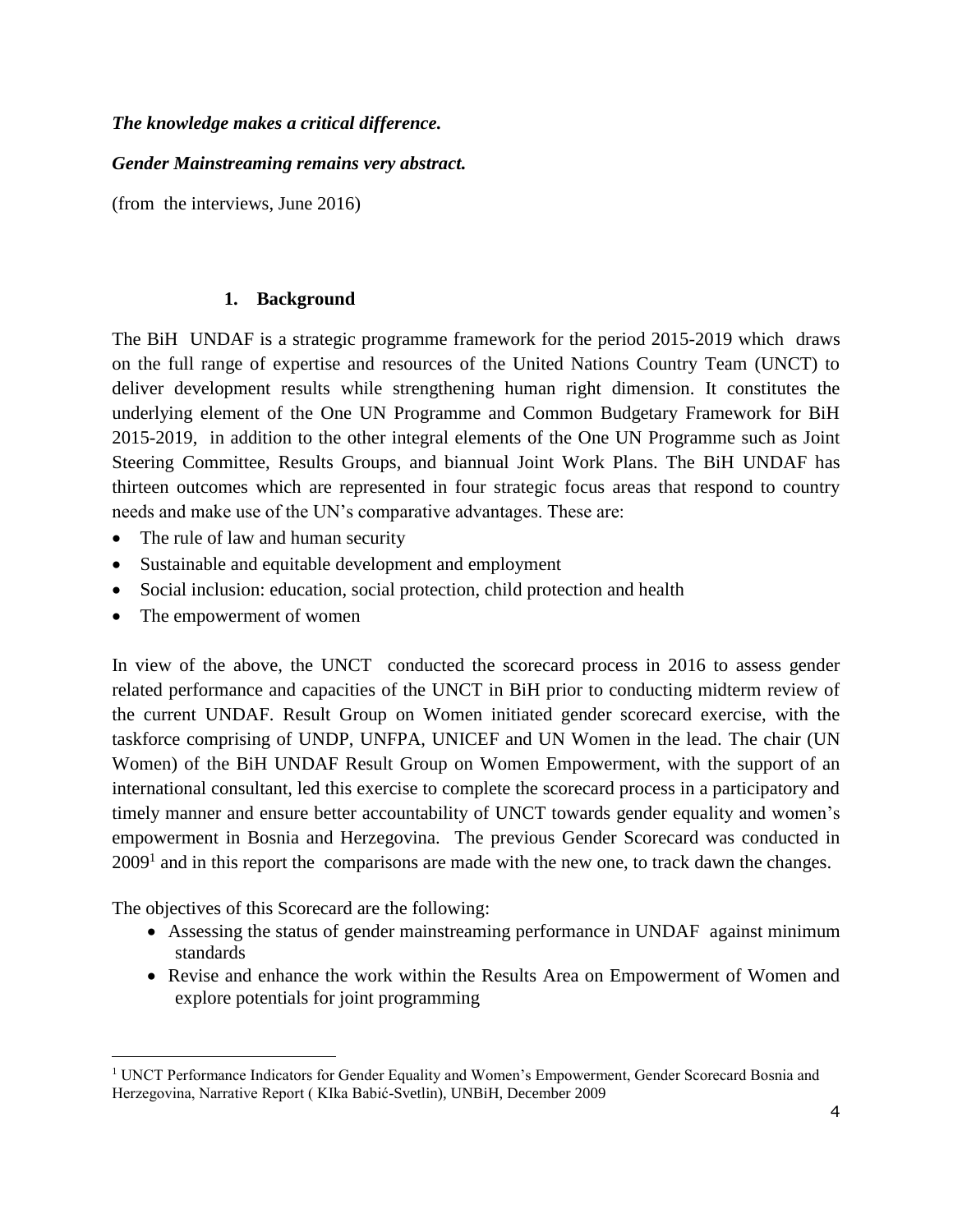- Stimulate constructive discussion within the team about the current status of GM and its future enhancement
- Make SWOT analysis of GM within UNDAF, based on interviews and document analysis
- Make recommendations for a more comprehensive mainstreaming approach within UNDAF

#### **2. Country Context**

As recent Gender Country Profile Study for  $BiH<sup>2</sup>$  has shown, gender equality issues in BiH society are changing and demand different approach. In the field of gender equality Bosnia and Herzegovina is in many ways setting the example for other accession countries. It is the first country in the region to adopt Gender Equality Law (2003), the first country in the region to adopt Strategy for Gender Equality, and the first country in the region to sign Resolution 1325 and to adopt Gender Action Plan (GAP). Further on, it has also initiated regional cooperation of gender mechanisms, first in the Balkans, and most recently in Mediterranean. Bosnia and Herzegovina has ratified and integrated all the relevant legal international instruments for promotion of gender equality, created by the UN, and by the EU, into its domestic legal framework, as well. Gender equality machinery in Bosnia and Herzegovina is well developed and embracing all levels of government and all sectors of social life. Huge task of harmonization of different laws and regulations between different levels of BiH governmental bodies is on its way and almost closed. BiH has successfully launched the FIGAP, new financial mechanism which enables better channeling of donor's money into the projects which are in line with GAP, which was a huge step forward in overcoming the shortages of donor's driven gender policies. FIGAP also enabled capacity building of gender mechanisms and civil servants, thus creating conditions for sustainable GM due to the investments in human resources. Also, BiH has numerous CSOs, many of which deal either with women specifically, or with gender equality, and which have accumulated knowledge and skills from the beginning of the 90s.

All these facts can be taken as very positive and promising. Generally speaking, an infrastructure for gender equality is at place, together with rules and regulations. A wide dialogue through intense consultation processes has been increasingly raising public awareness in relation to gender issues. Collaboration between IGMM and CSO is also improving, and concrete steps were made in that direction to enable sustainability of cooperation (a number of memorandums and protocols were signed on state and local levels). However, looking from a broader perspective, from a perspective of a society at large, this could be seen simply as creation of preconditions for more intense and actually more effective gender equality policies

j

<sup>&</sup>lt;sup>2</sup> Hughson M., Gender Country Study BiH, EU Commission, BiH, [http://europa.ba/wp](http://europa.ba/wp-content/uploads/2015/05/delegacijaEU_2014070314432045eng.pdf)[content/uploads/2015/05/delegacijaEU\\_2014070314432045eng.pdf](http://europa.ba/wp-content/uploads/2015/05/delegacijaEU_2014070314432045eng.pdf)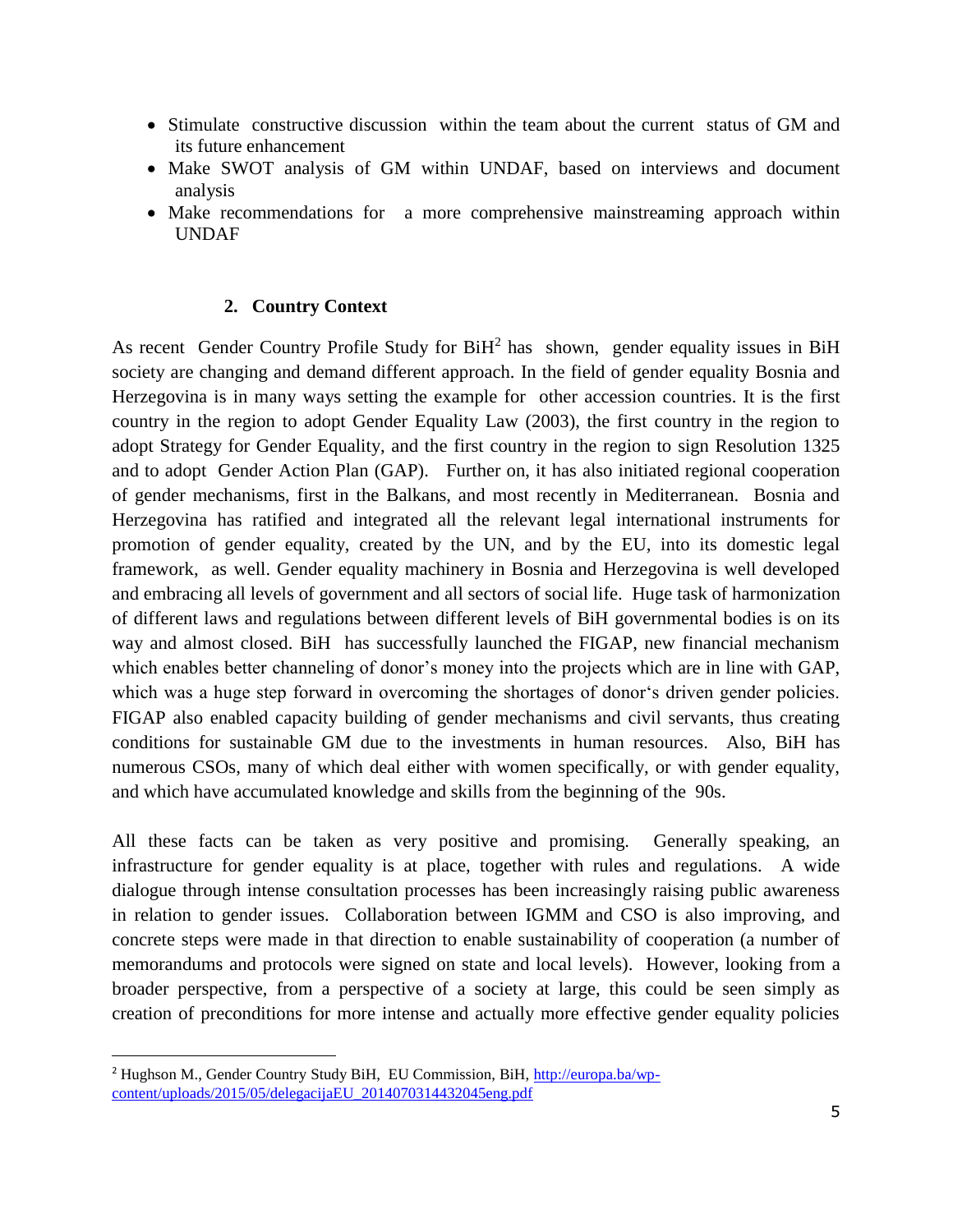on the ground. The contrast between what is , on the paper", in a sense of existing regulations and strategies, and what is "in reality" of gender relations and human rights in Bosnia is striking. This gap is not a simple "delay" of society to respond to progressive and enlightening objectives of gender equality, but in fact it is a deep structural resistance, mostly expressed in retraditionalization of gender roles, which calls for innovative social policy approaches.

In a country with a high level poverty and a high level social exclusion, gender inequalities can not be singled out as the most relevant of all inequalities (with the exception of gender based violence), but instead, linked to other inequalities and exclusions. It is the accumulation of different types of inequalities (gender, age, rural-urban, regional, minority status, dis/ability, sexual orientation, experience of violence and sexual violence, migrational status etc) which actually puts people to higher risks of poverty, exclusion and marginalization. Gender inequalities are in a shadow of ethnic divisions, but also in a shadow of burning economic and social protection issues. They become more relevant in a combination with other inequalities than if they are taken separately, and especially if focused on women only. Although gender approach in BiH, as formulated in the present GAP includes men explicitly, gender equality is still largely interpreted as mainly women's issue and engaging mainly women as major stakeholders. Inclusion of men is not important *pro forma*, but because without change of men and masculinities there will be no change of gender relations either. $3$ 

## **3. Methodology**

Gender Scorecard methodology is designed to be suitable for in-country self assessment, but it is often the case that it is delegated to local and international gender consultants. However, it is expected that it evolves into widely spread practice of usage of on-line format that guides users to fill in required fileds. Since it is recommended to be be undertaken on regular basis, at least twice in UNDAF cycyle, self-evaluation will make its implementation easier, and also help increase of knowledge and awareness related to gender within the CO.In this particular case, international consultant is engaged, who also has experience in the region, which could be an added value in terms of identification of future steps to enhance GEWE within UNDAF, mostly in a direction of strategic issues related to GEWE in BiH society, as well as inclusion of locally/regionally articulated knowledge in that domain, which enhances contextualized gender policies.

Gender Scorecard process consited of a set of the following steps:

- 1. Presentation of methodology to the Working Group
- 2. Document analysis
- 3. Interviews

j

<sup>&</sup>lt;sup>3</sup> Hughson M., Gender Country Study BiH, EU Commission, BiH, [http://europa.ba/wp](http://europa.ba/wp-content/uploads/2015/05/delegacijaEU_2014070314432045eng.pdf)[content/uploads/2015/05/delegacijaEU\\_2014070314432045eng.pdf](http://europa.ba/wp-content/uploads/2015/05/delegacijaEU_2014070314432045eng.pdf)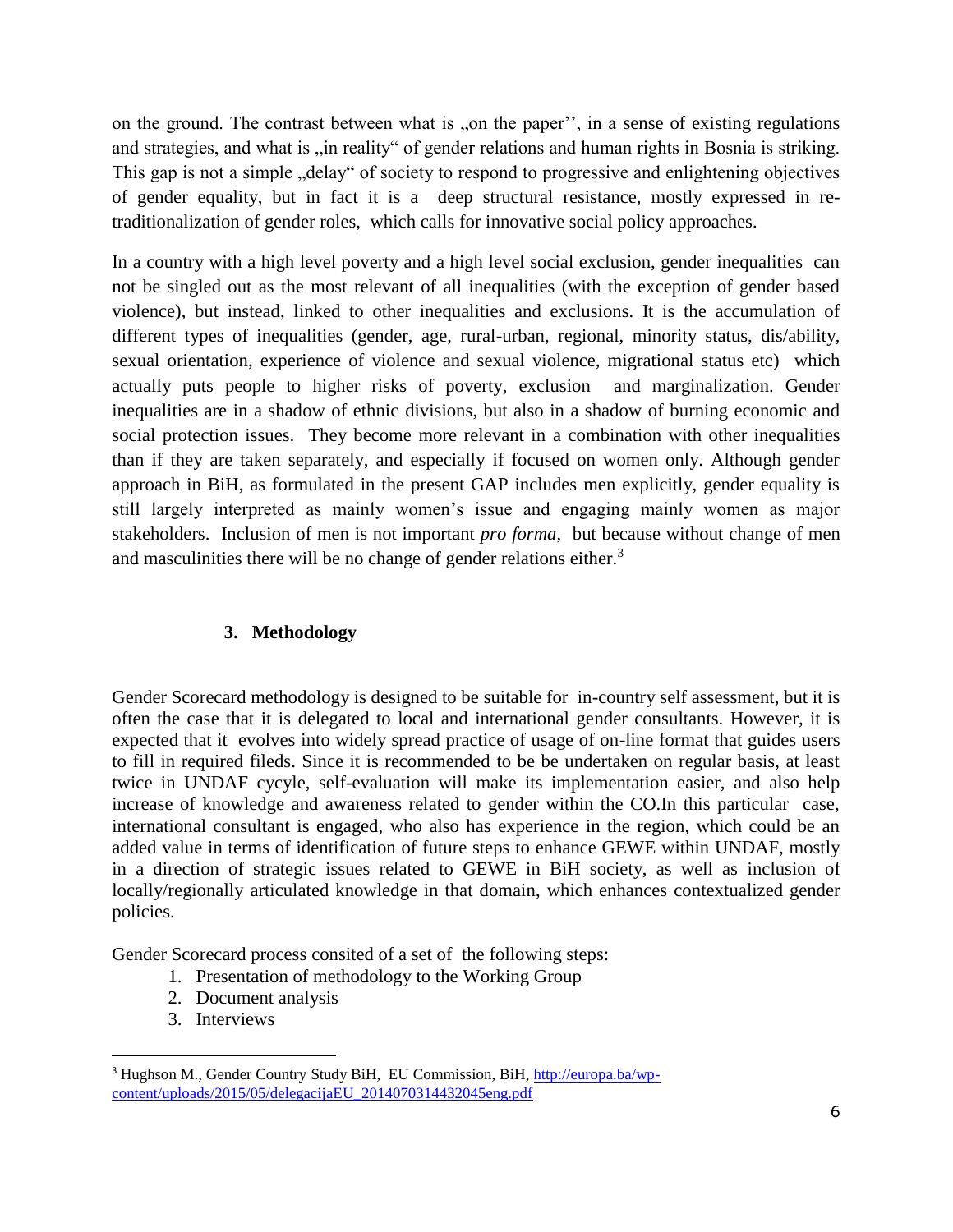- 4. Delivery of a Draft Report and distribution of a questionnaire
- 5. Collection of remarks to the Draft report and questionnairs
- 6. Final Report writing and its presentation (at the meeting of HoAs).

Methodology is based on scores for the following eight dimensions:

- 1. Planning
- 2. Programming
- 3. Partnerships
- 4. Policies and capacities
- 5. Decision-making
- 6. Budgeting
- 7. Monitoring and evaluation
- 8. Quality control and accountability

There are six possible ratings for each dimension:

- **5 - Exceeds minimum standard:** This rating should be used when UNCTs have gone beyond the minimum standards, in other words where excellent work on gender mainstreaming is taking place.
- **4 - Meets minimum standard:** This is the minimum that a UNCT is expected to achieve on gender mainstreaming, following UN institutional mandates included in the first column of the Scorecard.
- **3 - Needs improvement:** This rating applies to a situation where the UNCT is close to meeting the minimum standard, and is likely to reach this standard over the period of a year or two, if remedial action is taken.
- **2- Inadequate:** This rating is for dimensions that fall well below the adequate standard and where significant improvement is required.
- **1 - Missing:** This rating should be applied where the dimension is not included, for example if no sex-disaggregated data is included or there have been no consultations with women's NGOs and networks.
- **0 - Not applicable:** This rating should be applied when the dimension is not relevant, for example where there is no Gender Theme Group, or Poverty Reduction Strategy Paper or its equivalent.

According to this methodology, minimum standards for each dimension were defined as the following:

#### **CA/UNDAF Minimum Standards <sup>4</sup>**

-

| No.                       | <b>UNDAF</b> Element                 | <b>Minimum Standards</b>                                                    |
|---------------------------|--------------------------------------|-----------------------------------------------------------------------------|
| <b>Planning Dimension</b> |                                      |                                                                             |
|                           | Country Context / Situation Analysis | • includes analysis of gender inequality including gender relations, roles, |
|                           |                                      | status and discrimination in access to and control of resources             |

4 Source: **Resource Book for Mainstreaming Gender in UN Common Programming at the Country Level July 2014**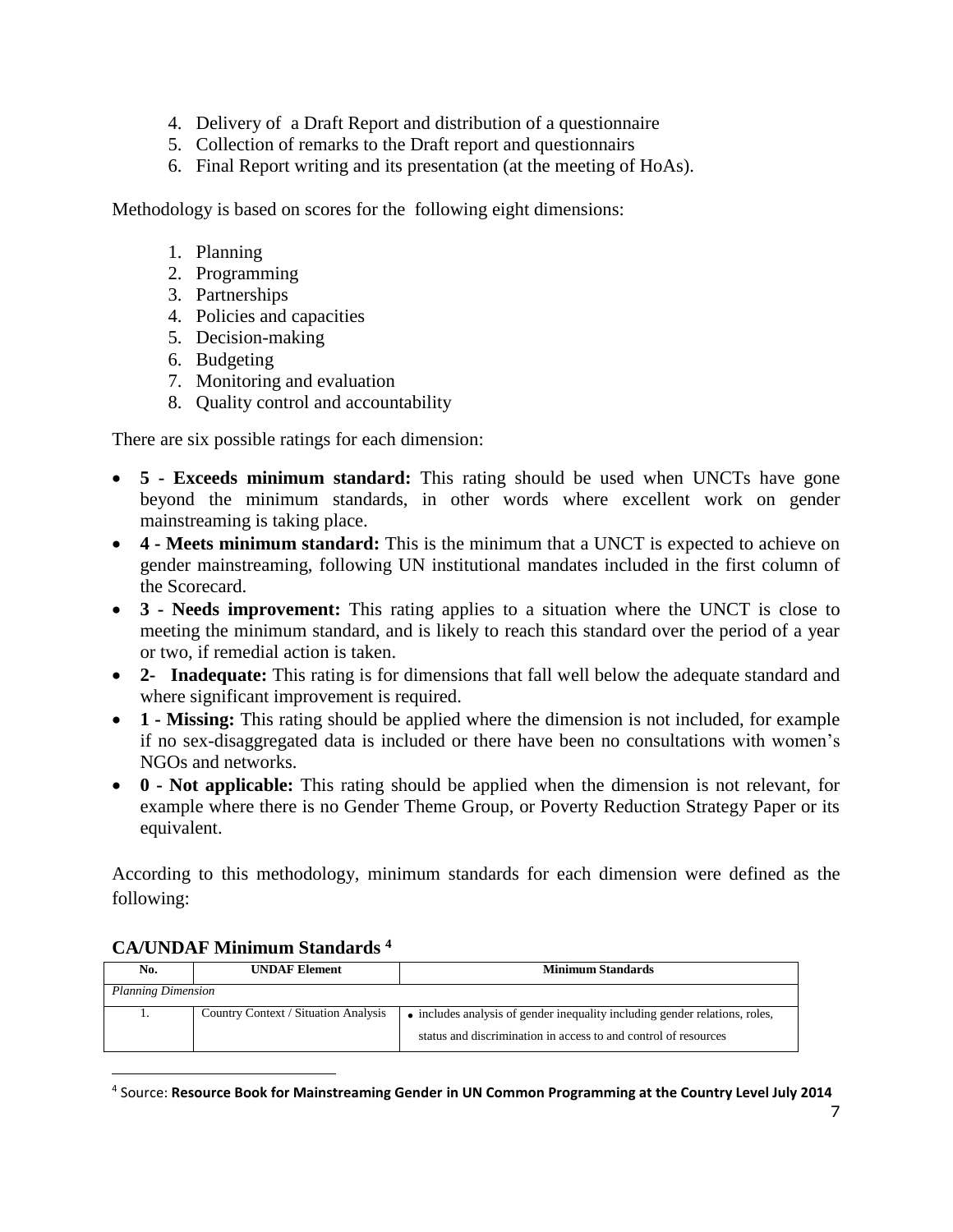|                              |                                              | • analysis notes links to national legal frameworks for GE/WE and includes    |  |
|------------------------------|----------------------------------------------|-------------------------------------------------------------------------------|--|
|                              |                                              | reference to CEDAW and other relevant reports                                 |  |
|                              |                                              | • all data is sex-disaggregated or there is a reason noted for not            |  |
|                              |                                              | disaggregating                                                                |  |
| 2.                           | <b>UNDAF</b> Outcomes                        | • one outcome clearly articulates how gender equality will be promoted        |  |
| $\overline{3}$ .             | <b>UNDAF Outputs</b>                         | • between one-third and one-half of outputs clearly articulate tangible       |  |
|                              |                                              | changes for rights holders and duty bearers which will lead to improved       |  |
|                              |                                              | gender equality                                                               |  |
| $\overline{4}$ .             | <b>Results Indicators</b>                    | • at least one indicator at outcome level, and between one-third and one-     |  |
|                              |                                              | half of indicators at output level are gender sensitive and will adequately   |  |
|                              |                                              | track progress toward gender equality results                                 |  |
| 5.                           | <b>Baselines</b>                             | • all data is sex-disaggregated or there is a specific reason noted for not   |  |
|                              |                                              | disaggregating                                                                |  |
| Programming Dimension        |                                              |                                                                               |  |
| 6.                           | Joint Programs                               | • a joint program on GE/WE is in place and gender is mainstreamed into        |  |
|                              |                                              | other JPs                                                                     |  |
| 7.                           | <b>Budget Allocations5</b>                   | UNDAF budget supports implementation of at least three of below:              |  |
|                              |                                              | • National Plan of Action on GE/WE                                            |  |
|                              |                                              | • implementation and follow-up on CEDAW                                       |  |
|                              |                                              | • collection/analysis of national sex-disaggregated data                      |  |
|                              |                                              | • gender mainstreaming in ministries other than women's machinery             |  |
| <b>Partnership Dimension</b> |                                              |                                                                               |  |
| 8.                           | Women's Machinery                            | • women's machinery participates fully in UNDAF consultation                  |  |
|                              |                                              | • role of women's machinery in supporting achievement of UNDAF                |  |
|                              |                                              | outcomes clearly defined                                                      |  |
| 9.                           | Women's NGO/CSO                              | • women's NGOs participate fully in UNDAF consultations                       |  |
|                              |                                              | • role of women's NGOs in supporting achievement of UNDAF outcomes            |  |
|                              |                                              | clearly defined                                                               |  |
| 10.                          | <b>Excluded Women</b>                        | • women from excluded groups clearly identified in country level analysis     |  |
|                              |                                              | • women from excluded groups are participants and beneficiaries in            |  |
|                              |                                              | UNDAF outcomes and outputs                                                    |  |
|                              | Quality Control and Accountability Dimension |                                                                               |  |
|                              |                                              |                                                                               |  |
| 11.                          | <b>Quality Control</b>                       | • gender experts involved in all aspects of UNDAF preparation (e.g. theme     |  |
|                              |                                              | group, national machinery, CSO)                                               |  |
|                              |                                              | $\bullet\,$ assessment on GE/WE from UNDAF quality review template taken into |  |

Besides Average Scores, for each dinesion and in total, this Report also builds on interviews, documment analysis and valuable comments to the Draft Report. The comments and suggestions were were delivered by the following UN agencies: UNICEF, ILO, UNFPA, UNW and UNDP. They were integrated in this version of the Report.

-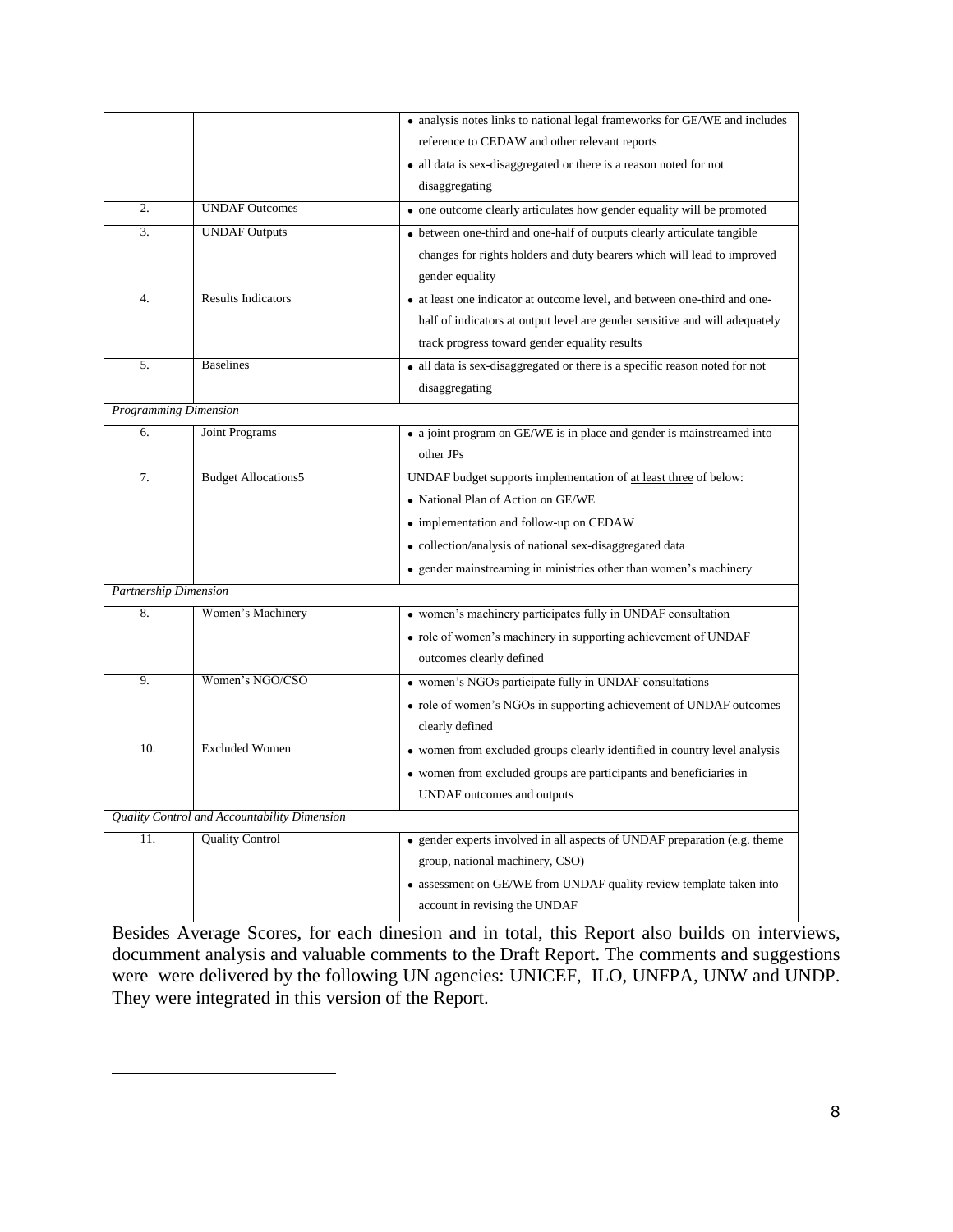# **4. Average Scores for Scorecard Dimensions**

| Dimensions (consisting of sub-dimensions)                                                                                                             | Average numerical |                      |
|-------------------------------------------------------------------------------------------------------------------------------------------------------|-------------------|----------------------|
|                                                                                                                                                       |                   | rating for the whole |
|                                                                                                                                                       | dimension         |                      |
|                                                                                                                                                       |                   |                      |
|                                                                                                                                                       |                   |                      |
|                                                                                                                                                       |                   |                      |
|                                                                                                                                                       | 2016              | 2009                 |
|                                                                                                                                                       |                   |                      |
| 1.PLANNING                                                                                                                                            | 3.8               | 3.2                  |
| 1.a. adequate UNCT review of country context related to gender equality and women's                                                                   |                   |                      |
| empowerment 1.b. Gender equality and women's empowerment in UNDAF outcomes                                                                            |                   |                      |
| 1.c - Gender equality and women's empowerment in UNDAF outputs                                                                                        |                   |                      |
| 1.d - Indicators to track UNDAF results are gender sensitive                                                                                          |                   |                      |
| 1.e - Baselines are gender-sensitive                                                                                                                  |                   |                      |
| 2. PROGRAMMING                                                                                                                                        | 3.2               | 4.4                  |
| 2.a - Gender perspectives are adequately reflected in joint programming                                                                               |                   |                      |
| $2.b - Joint programs$                                                                                                                                |                   |                      |
| 2.c - UNCT support for national priorities related to gender equality and women's                                                                     |                   |                      |
| empowerment                                                                                                                                           |                   |                      |
| 2.d - UNCT support to gender mainstreaming in programme based approaches<br>2.e - UNCT support to gender mainstreaming in aid effectiveness processes |                   |                      |
| <b>3. PARTNERSHIP</b>                                                                                                                                 | 3.0               | 3.3                  |
| 3.a - Involvement of National Machineries for Women / Gender Equality and women's                                                                     |                   |                      |
| departments at the sub-national level                                                                                                                 |                   |                      |
| 3.b - Involvement of women's NGOs and networks                                                                                                        |                   |                      |
| 3.c - Women from excluded groups included as programme partners and beneficiaries in key                                                              |                   |                      |
| <b>UNCT</b> initiatives                                                                                                                               |                   |                      |
| <b>4.UNCT CAPACITIES</b>                                                                                                                              | 3.7               | 3.3                  |
| 4.a - Multi-stakeholder Gender Theme Group is effective                                                                                               |                   |                      |
| 4.b - Capacity assessment and development of UNCTs in gender equality and women's                                                                     |                   |                      |
| empowerment programming                                                                                                                               |                   |                      |
| 4.c - Gender expert roster with national, regional and international expertise used by UNCT                                                           |                   |                      |
| members                                                                                                                                               |                   |                      |
| 5.DECISION-MAKING                                                                                                                                     | 4.0               | 4.0                  |
| 5.a - Gender Theme Group coordinator is part of UNCT Heads of Agency group <sup>6</sup>                                                               |                   |                      |
| 5.b - UNCT Heads of Agency meetings regularly take up gender equality programming and                                                                 |                   |                      |
| support issues                                                                                                                                        |                   |                      |
| <b>6. BUDGETING</b>                                                                                                                                   | 3.3               | 3.5                  |
| 6.a - UNCT Gender responsive budgeting system instituted                                                                                              |                   |                      |
| 6.b - Specific budgets allocated to stimulate stronger programming on gender equality and                                                             |                   |                      |
| women's empowerment                                                                                                                                   |                   |                      |
|                                                                                                                                                       |                   |                      |
| 7. MONITORING AND EVALUATION                                                                                                                          | 3.5               | 3.0                  |
| 7.a - Monitoring and evaluation includes adequate attention to gender mainstreaming and the                                                           |                   |                      |

 6 In the BiH UNCT this refers to the Results Group on Empowerment of Women, chaired by UN Women Representative.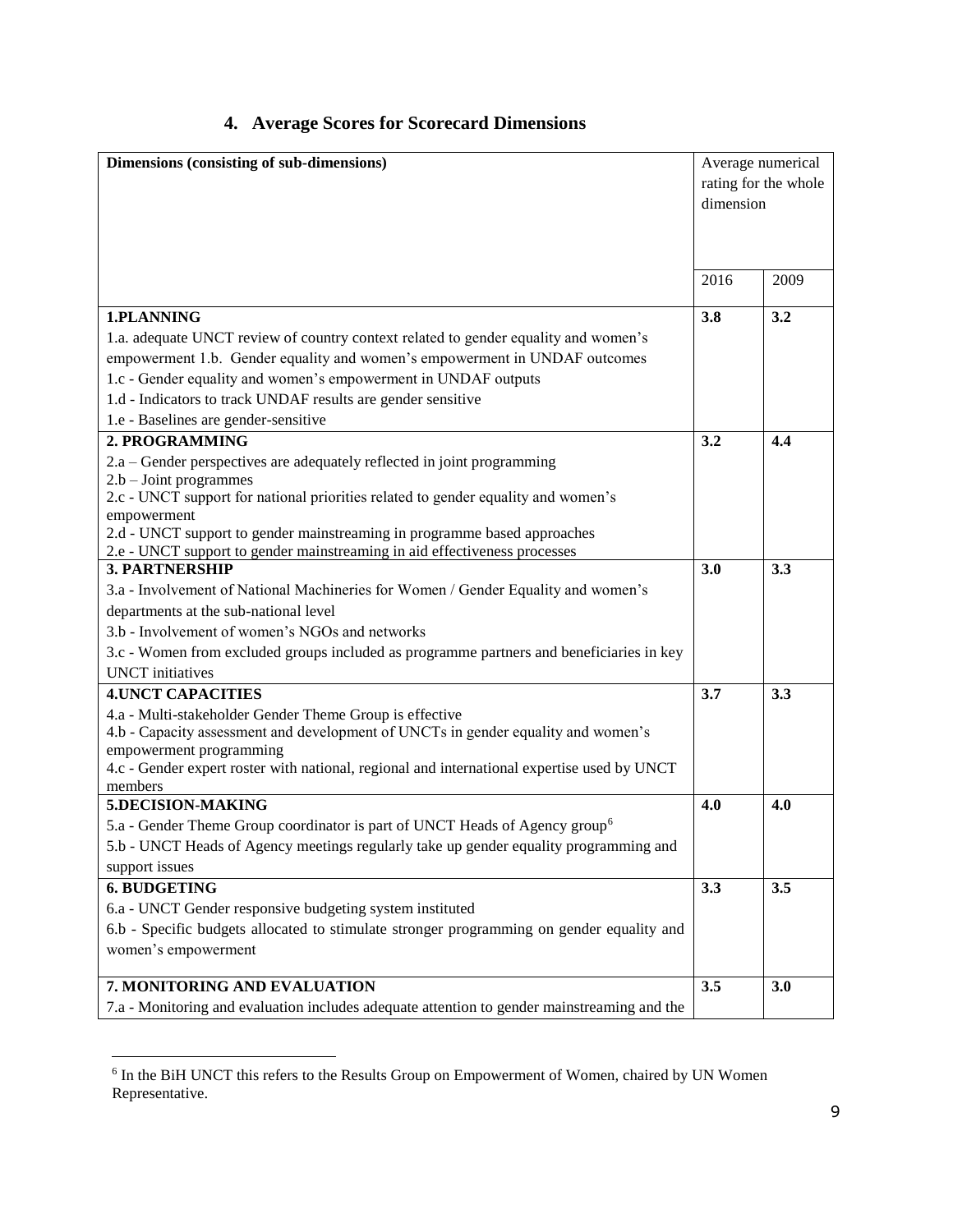| promotion of gender equality and women's empowerment                     |            |            |
|--------------------------------------------------------------------------|------------|------------|
| 8. QUALITY CONTROL AND ACCOUNTABILITY<br>8.a - CCA/UNDAF quality control | <b>3.0</b> | <b>3.0</b> |
| <b>Total</b>                                                             | 3.4        | 3.5        |
|                                                                          |            |            |

In previous Gender Scorecard the average score was 3.5, which means that effectively the situation stayed unchanged. There has been no improvement. **3.4 can be interpreted as "Needs improvement", and it applies to a situation where the UNCT is close to meeting the minimum standard, and is likely to reach this standard over the period of a year or two, if remedial action is taken.** 

It is important to note that only four UN agencies took part in the numerical evaluation for Gender Scorecard, which means that it s very likely that the general result would be less than 3.4 if all of them participated. In fact, it could be assumed that those agencies which have done the most in the field of GM were also the ones who were mostly motivated to reply to the questionnaire.

# **5. SWOT analysis**

## **Strenghts**

- The strongest point is a gender specific UNDAF Outcome, Gender Equality and Empowerment of Women with one dedicated results area (out of four) and two dedicated outcomes (out of 13). That has directly contributed to the creation of a Results Group on Empowerment of Women, with its specific work plan and activities targeting GE. Efforts have been taken by this results group to mainstream gender across other UNDAF results group, as well.
- UNDAF outputs, indicators and baselines do include references to gender equality, although these can be better elaborated upon in the next cycle.
- The work of the Gender Results Group has been supported by RC Office Monitoring and Evaluation Specialist throughout the cycle.
- Country context regarding gender equality is accurate, albeit efforts should be taken in the next cycle to align even more closely the country context in terms of challenges, needs and priorities with the UNDAF across board.
- There are many close partnerships between different agencies in the field of GEWE (UNW, UNDP, UNFPA, ILO, IOM and UNICEF) and new partnerships are being developed for JPs.
- UN Women has established a Working Group on Gender Equality amongst international community which focuses on discussion and information sharing about gender activities.
- UNDAF can build and strengthen partnerships with developed institutional gender mechanisms, as well as with developed women's NGOs and other CSOs. The momentum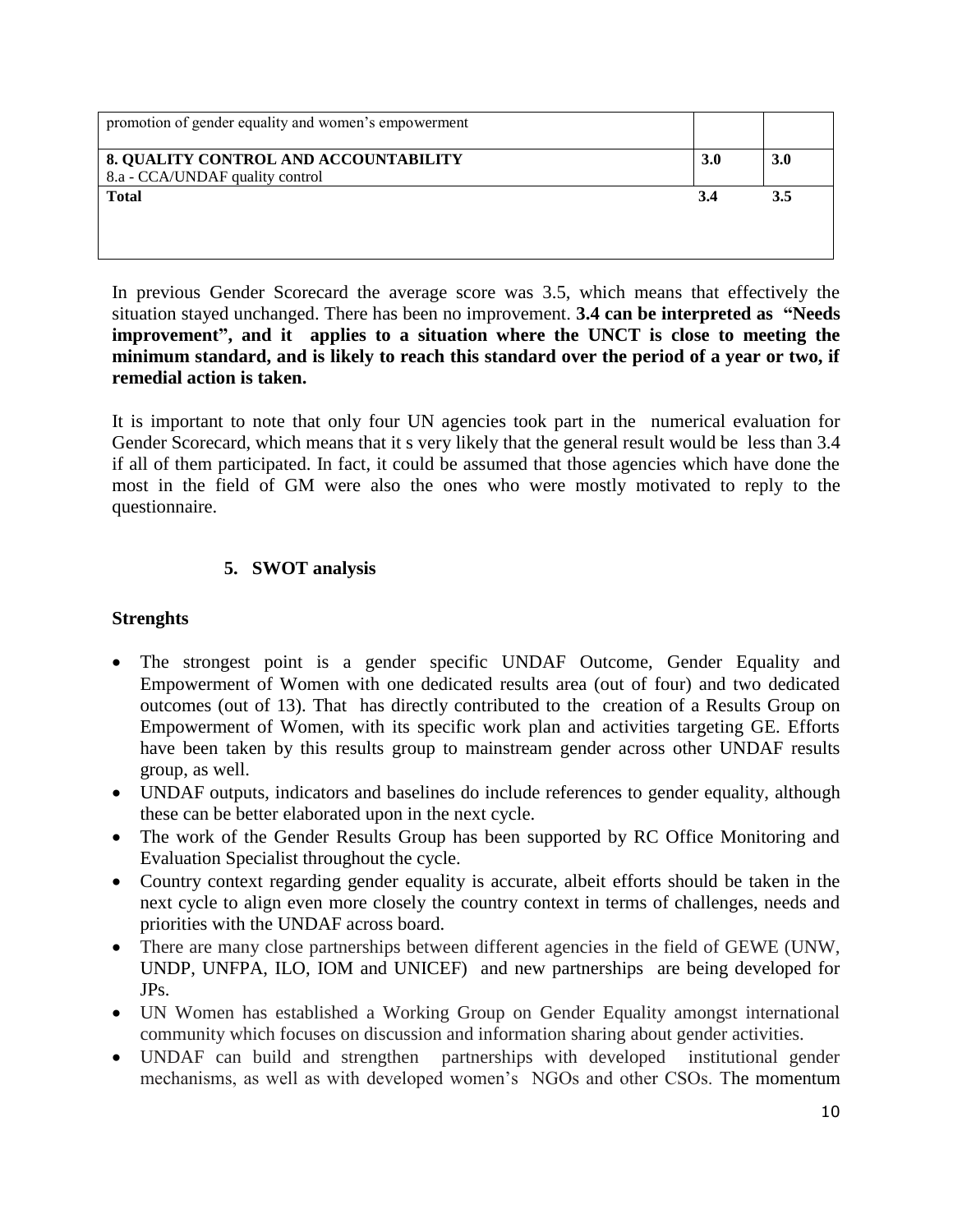could built on the fact that there are developed policy frameworks and motivated and knowledgeable partners.

- The UN staff is largely motivated to integrate gender, and there is high level awarness that gender cannot be ignored, but knowledge is often lacking as well as concrete incentives and encouragment to do so. Gender Theme Group especially has high awarness and motivation to work on gender and GM.
- Good example is UNDP which is increasingly allocating time, expertise and resources in gender specific and mainstreaming activities by creating a Gender Action Plan in 2015, gender specific research and mainstreaming through projects. Another good example is ILO and regular gender audits that it undertakes.

### **Weaknesses**

- The very existence of gender specific UNDAF Outcome, Gender Equality and Empowerment of Women with one dedicated results area (out of four) and two dedicated outcomes (out of 13), could have a reverse effects for GM, since it created an impression that "gender is well covered", thus decreasing the efforts for GM throughout UNDAF.
- Due to the limited funding opportunities and increased number of stakeholders, the competition has increased, both within the house, and with external partners. UN is competing for funds with local gender mechanisms and local CSO's, so there is a conflict of interest, as well as problems of establishing ownership on ideas and projects.
- Gender mechanisms and CSO's insist on their higher inclusion and visibility in partnerships with UN agencies. Also, differences in political design of different parts of BiH are not adequately taken into account when creating and implementing projects.
- The existence and functioning of Gender Result Group although very important, is not enough to strengthen the gender component in UNDAF. Other mechanisms should be in place: gender action plans, gender audits, gender expertise engaged in initial phases of project writing, etc.
- Due to the lack of knowledge and innovative initiatives, gender mainstreaming remains very abstract and seen as not really applicable. Root causes of gender differences are not dealt with, so transformative aspects of gender are largely ignored. Gender sensitive analysis is often lacking in programming (i.e. violence or projects related to children).
- Campaigns related to gender issues mostly focus on violence against women. It is necessary to communicate better what are the gains of GEWE, for both genders and society as a whole.
- GM is mainly controlled through reporting and not in programming phase. Gender is often reduced to technical issue of taking account of women's and men's presence at the meetings or trainings.
- On the other hand, knowledge which already exists in the house is not adequately utilized. There is no mechanism which enables that knowledge which is generated in previous and present projects is shared, and turned into quality knowledge products which could be shared by others.
- UN agencies are objectively inhibited in making dissagregation of data relevant for gender analysis, due to the lack of adequate data. Good statistics as well as baseline studies are often missing. On the other hand, there is a lack of understanding of what "data" is about, and what is an "evidence" which could have policy relevance.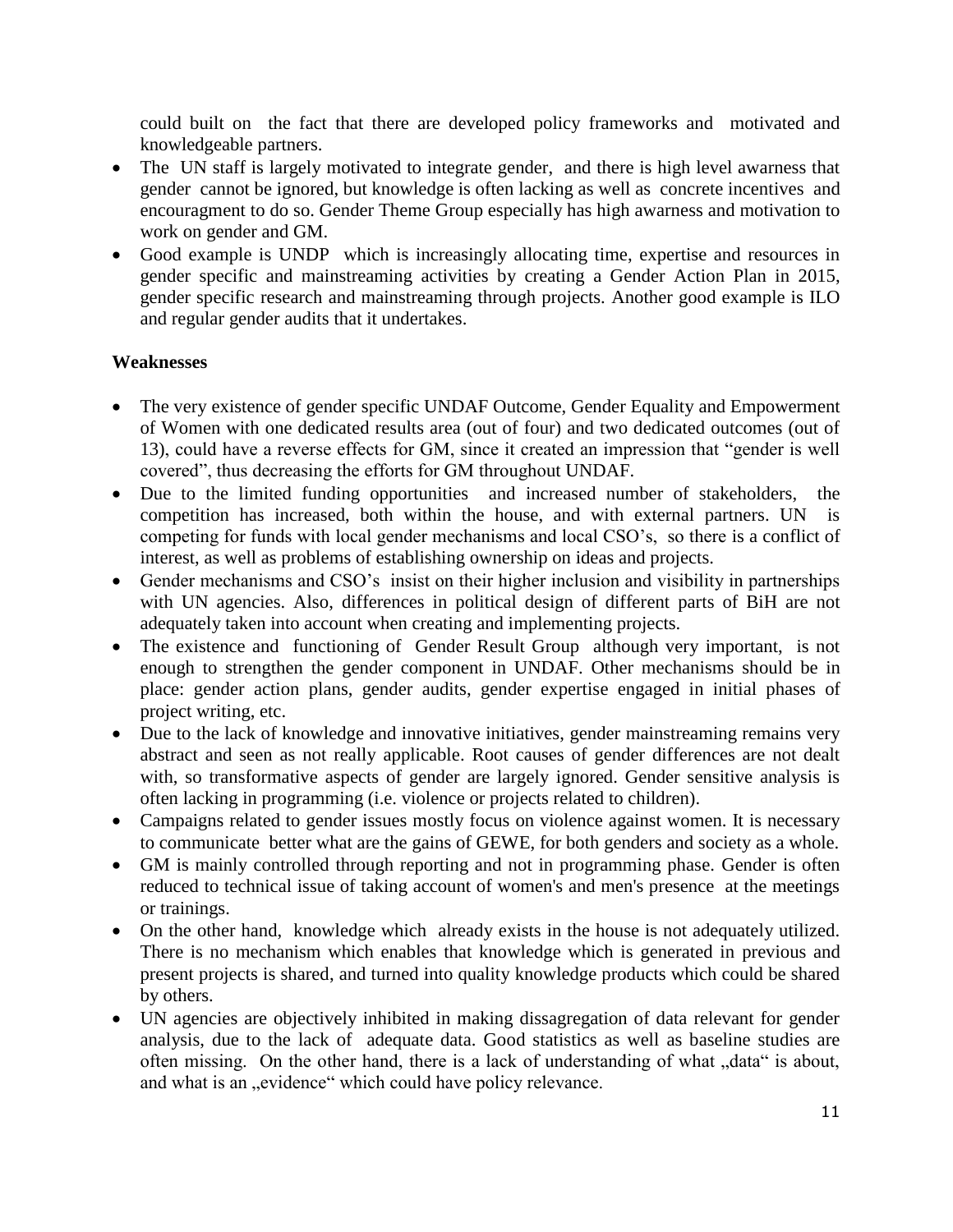- It is often the case that women are the focal points for gender in different agencies and there is predominant understanding that it is "women's issue", and also that women "naturally" should be enthusiastic about work on promotion of women's rights. Gender issues are mostly not perceived in line with the existing knowledge in gender studies, including the new knowledge on men and masculinities.
- There are both "gender blidness" and "gender fatigue" present among some of the the UN staff. (Example. To the question of what is happening with men who experienced sexual violence, the answer was that they are not dealt with since they do not have an organization to represent them, and they do not self organize because of stigma. To the question whether violence is treated as a gender related issue, it was responded that "it is evident that" it is gender based violence, since men rape women". This is an excellent illustration of how the issues are not understood, and then they are trivialized to the level which blocks transformational capacity of public policy, in general.)
- Research which is commissioned to serve as the base-line study often does not take into account gender (i.e. research on Home Visiting for Young Child Wellbeing, where not only that gender of a parent or a child has not been taken into account, but the authors did not at all refer nor analyze the fact that care work is basically very gendered, and that upbringing of children, even babies, is also very gendered process. Children's access to justice, home visiting, malnutrtion, adolescence health etc, all are gendered phenomena. Gender is a critical variable to understand crime and also violent extremism.)
- Communication Strategy of UNDAF, with the exception of one activity, is not related to gender, nor gender mainstreamed. Gender issues and gender mainstreaming are pushed away by new focus on "youth and vulnerable groups", to which somethimes gender, or more specifically women, are added. However, it is not clear that "women" make also a large part of youth and vulnerable groups, but that "being a woman" does not necessarily mean to be a member of a "vulnerable group". In other words, there is conceptual confusion.

# **Opportunities**

- There are opportunities for improvements in all dimensions of UNDAF measured by Gender Scorecard.
- This is the first UNDAF ever to have a gender specific outcome, and the work that has been done should be capitalized upon and taken on a next level in the next UNDAF cycle.
- Collaborating to leverage resources of different agencies, stimulate innovation and maximize impact in the area of gender equality is crucial.
- All joint programming should take into account the BiH realities when it comes to donor landscape and scarce funding available for gender programming, having in mind the gender mechanisms and its funding instrument FIGAP. It is important for the UN to find its own niches for joint work on gender equality, which should be done in close cooperation with the gender mechanisms. It is important not to compete with the gender mechanism but identify entry points for complementing their work
- Gender Result Group meetings are regular. Although such meetings provide a platform for exchange of views and agency specific activities, as well as some joint activities, more substantive work may be done in the future, such as joint programming, joint activities, campaigns and social media campaigns, etc.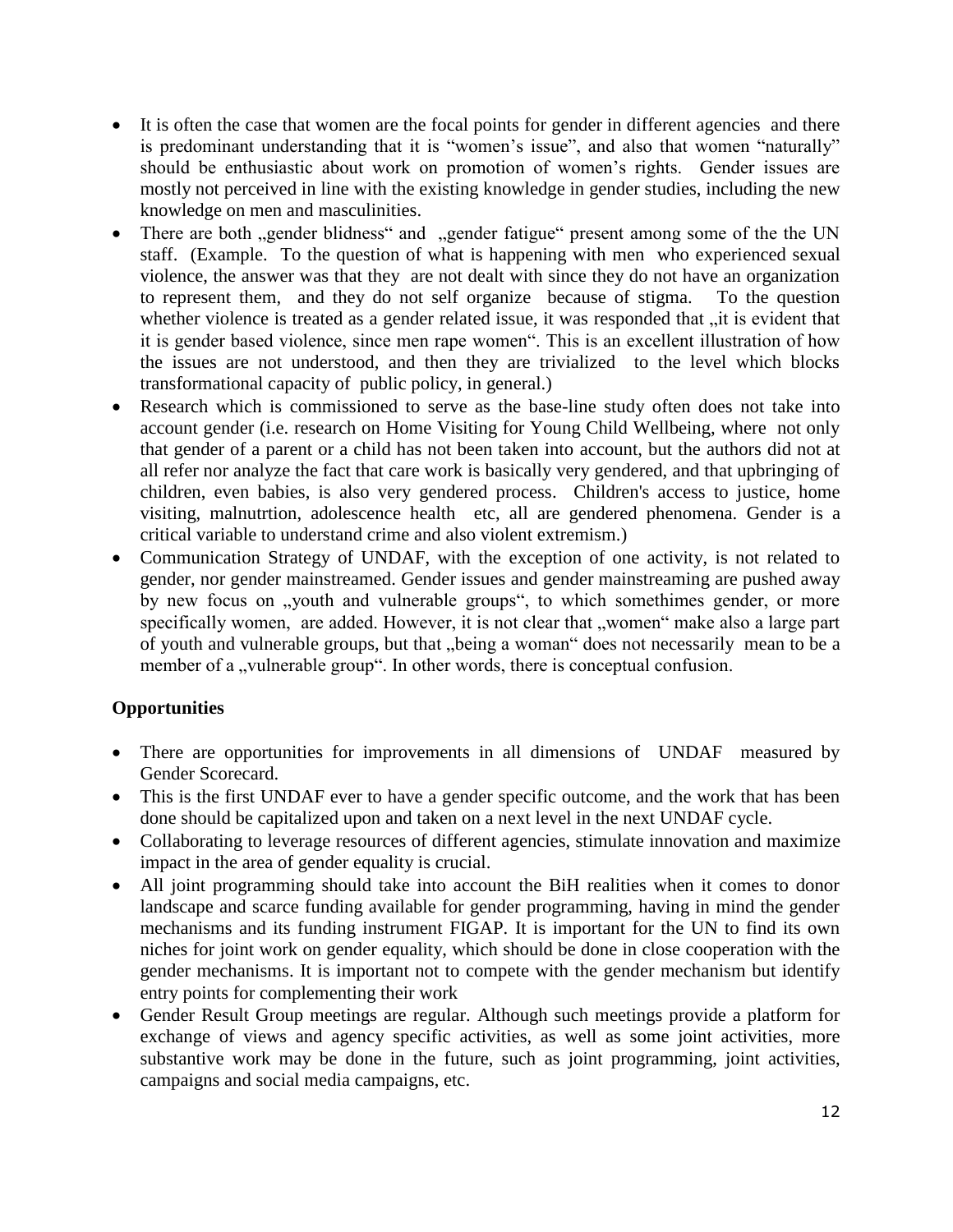- There is an increasing opportunity for more effective utilization of modern technologies as enabler of GEWE and empowerment and networking tool. For example a joint project on ICTS and social media for preventing GBV can be revived and further explored.
- UN has an opportunity to deal with more sensitive issues, such as religious and political radicalization of young people (which is very gendered process and has serious gender consequences) in a more effective way than local institutions, including gender mechanisms, which can be seriously limited by local political frameworks.
- There is an opportunity to better contextualize gender related policies by making closer links with academia and local researchers. At the same time, it is important to "translate" theoretical developments in gender studies, internationally, into the set of innovative projects (i.e. including boys and men into the caregiving, paralel to including girls and young women into new technologies).
- For Bosnia and Herzegovina intersectionality approach remains to be crucial, and it should be understood beyond "multiple vulnerabilities", or "women and other vulnerable groups" approaches. That kind of approach can contribute to better contextualization and more effective policies. It has been applied in Strengthening Local Communities Programme, which has its Gender Strategy and Gender Sensitive Outcomes.
- In general, there could be better utilization of knowledge which already exists in the house, more "peer to peer" knowledge transfers and exchanges, and creation of knowledge products based on the experiences from the previous projects.
- More opportunities to include relevant data about gender will come as a result of the activities of the Trust Fund on Promoting Gender Equality in the Western Balkans. The focus of the TF is on improving the evidence base on women's access to economic opportunities in the Balkans, and it covers four countries: Bosnia and Herzegovina, FYR Macedonia, Kosovo and Serbia. For the past few years, regional WB team has been carrying out multiple activities under this TF, in coordination with internal and external stakeholders. The activities, *inter alia,* include: The STEP study –household and firm-level survey, which helps to understand whether there are gender gaps in skills demand and skills distribution among the population. B&H: Firm-level survey fielded late Summer 2016. Results expected by January 2017.

# **Threats**

- Political situation within BiH and in the EU, EU-integration stalemate, complexity of internal political relations within BiH, are all being reflected in change of priorities and donor support. Donor fatigue and gender fatigue are often combined.
- UN staff is oversaturated by reporting, and GM is becoming just another bureaucratic obligation, instead of an issue of substance and potential for transformative change. Gender fatigue is present in some agencies.
- Although there is hyper production on laws and policies related to gender, in public and everyday life there is little advancement, and there is in fact re-traditionalization of gender roles.
- In general, weak institutional set up in BiH is creating obstacles for implementation of gender policies.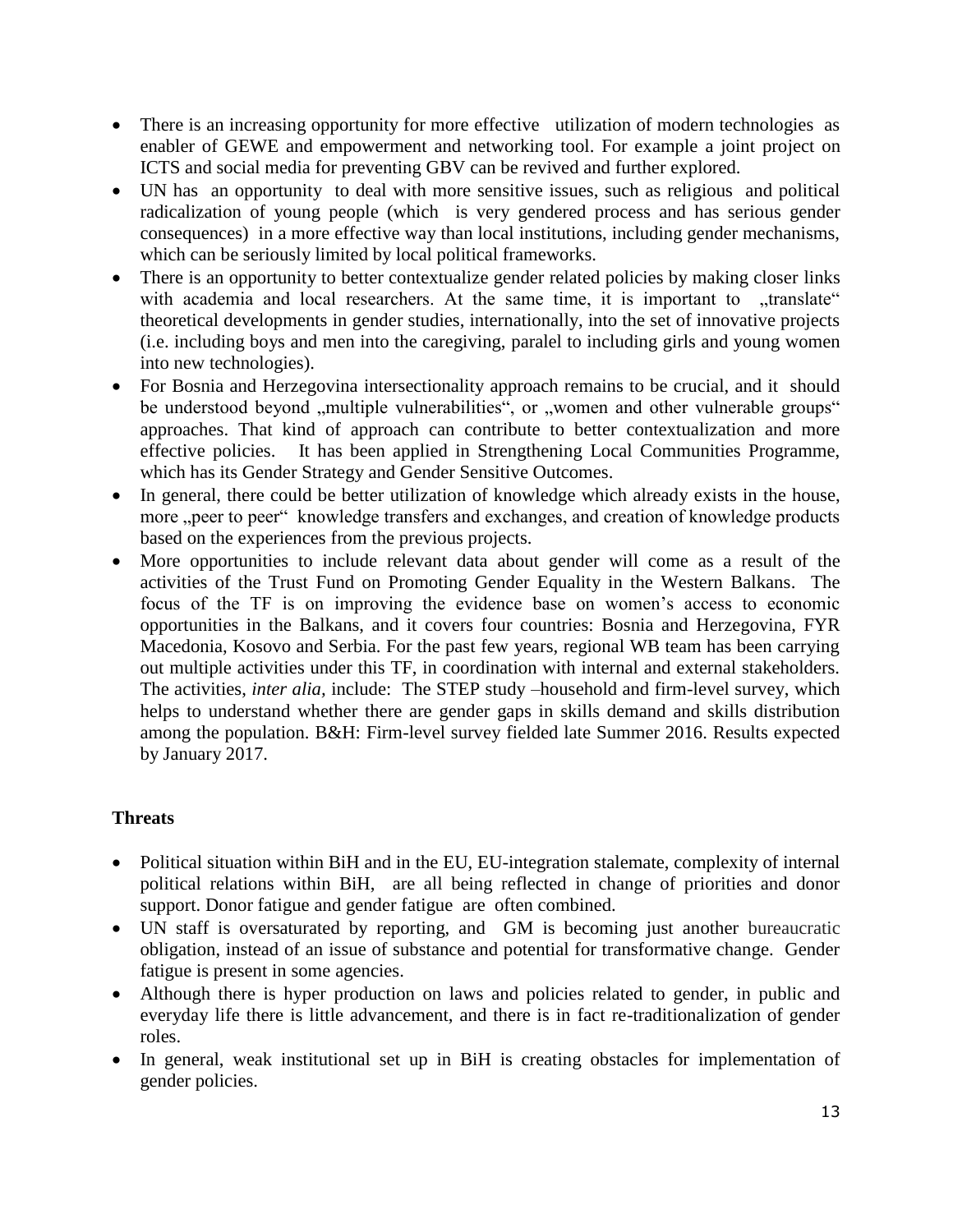• Not all data is sex-disaggregated. Many baselines are not sex-disaggregated.

# **6. General Recommendations**

- Gender Scorecard should be undertaken on regular basis, at the beginning and end of the UNDAF cycle. Other instruments like Gender Audit and Gender Action Plans should be made wherever possible ( to be recommended by RCO).
- Regarding UNCT as a whole there should be more focus on gender in terms of programming and allocating resources, as well as introducing gender sensitive budgeting as a matter of principle (walking the talk culture transformation) in UN system as a whole.
- Further efforts should be invested into joint programming, having in mind: the need for realistic assessment of contextual priorities; reality of different agency mandates and capacities, and ensuring that they correspond to requested activities within JP; realistic cost assessment and budgets requested by UN agencies.
- A Knowledge Hub should be created, as repository of knowledge products, research, publications, within UN and outside UN (relevant and applicable or inspiring for BiH). CO needs to establish a tool for mapping joint and single activities related to gender in UNDAF. Platform as a "knowledge hub" could also contain good practices, lessons learned, show cases, tools for on-line training, tools for self-evaluation etc. The coordination role for Knowledge Hub should be given to UNW.
- There should be more coherent approach in engaging with and aligning work with gender equality mechanisms and CSOs
- Promote and support specific, topical, empirical research (quantitative and qualitative), as well as policy research, and themetic overviews of policy issues, which could serve as a basis of future projects.
- Projects should be designed with more clear focus on sustainability, transformation (theory of change) and scaling-up principle. For that kind of approach more in-depth knowledge on gender issues is needed, and support for innovative and pilot projects.
- More training is needed, hands/on training. Country team training should be led by UN Women. Mainstreaming GE in programming-needs to take place for programme and operations staff to apply GEWE in programming and day to day work in a contextual way. What is needed is a major adjustment and structural change, mind shift, and meaningful, contextual mainstreaming and not minor adjustment made for accommodating gender in the existing structures and mind-sets.
- Cultural constraints expressed in attitudes, opinions, customs, religious restrictions, everyday life habits etc. should be taken into account as relevant components of any policy intervention, and they should be integrated into the projects designs. More knowledge and baseline studies are needed in this regard.

## **7. Main follow-up issues**

• To enhance GM management of different agencies should prioritizes it and include it as a part of annual evaluation performance process, as well as create enabling structures within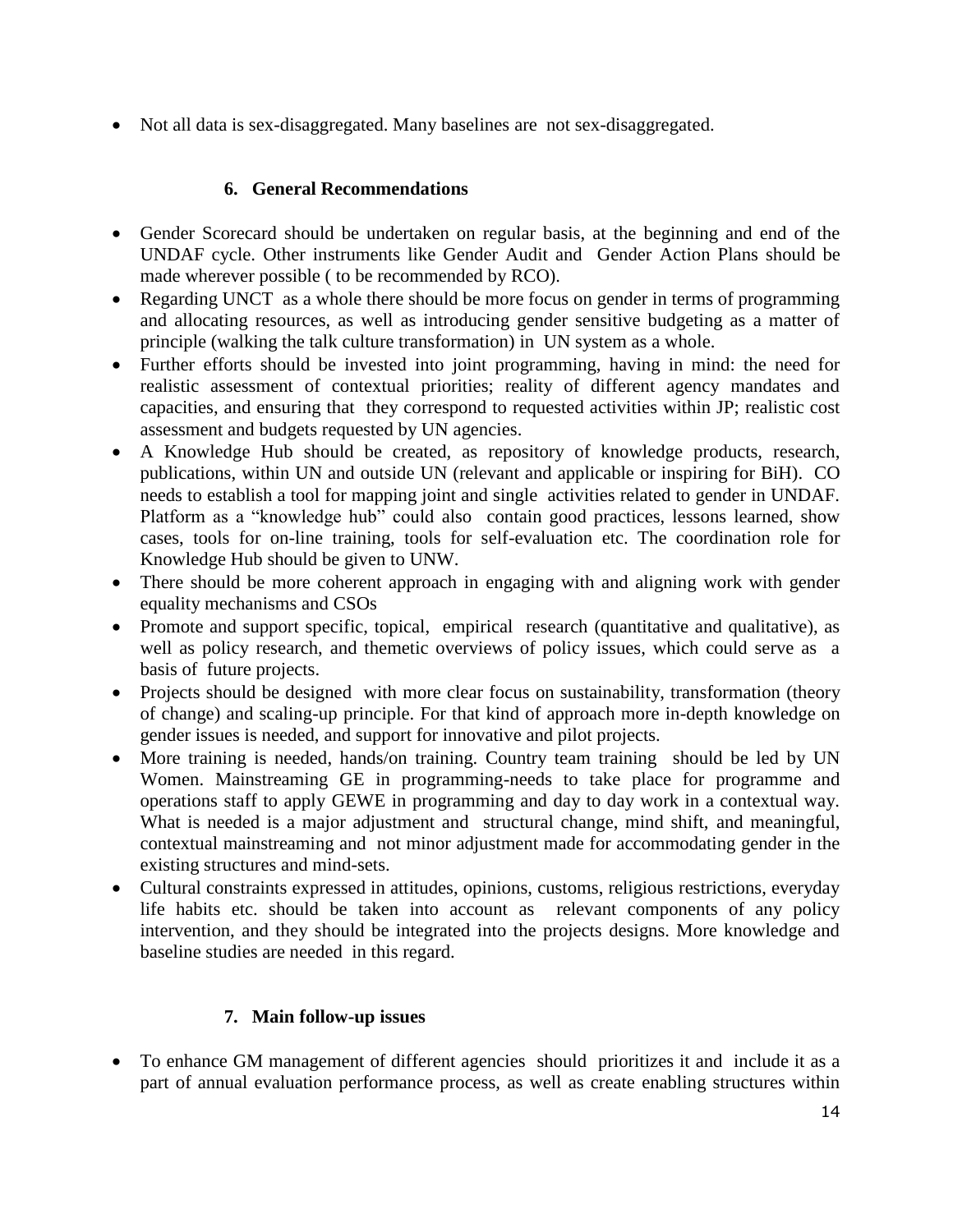their offices, formal and informal, to enable meaningful change. More time and resources should be allocated specifically for gender programming.

- Mapping is necessary for in house capacities for gender programming (outside RGEW) and update on gender roster, in line with the agreed needs on expertise.
- Mapping of the Donor Landscape in BiH with a view of gender equality. This could be a study covering what donor have funded so far when it comes to gender equality, but also examine regional an national strategies of the key donors to identify possible entry points for future programming.
- Once a year organize interagency event (on 8th of March) which deals with gender equality and women's empowerment in a positive way, showcasing examples of the benefits and progress of GM. Include also 16 DAYs on the map of joint activities, even if only through social media campaign or an activist event.
- Strengthen interagency cooperation, to ensure synchronicity in promoting gender equality agenda through joint events, campaigns, activities, initiatives, programmes.
- Establish a clear reward system within the house, for those who score highly in their knowledge, innitiatives and innovativness in promotion of GEWE. Establish different rewards for championship in GEWE, which will include the partners as well.
- Create the next cycle of UN agency consultations, and create the next Joint Work Plan for the Results Group on Empowerment of Women.
- Start with the preparations for the next UNDAF cycle in order to take the lessons learned on board.
- Organize self-evaluation for staff on regular basis, once a year.
- Introduce checklists for GM, for all projects cycles and for different roles in UNCT and projects ( i.e. HoAs and RC, project leaders etc. ).
- Strenghten relationship with Academia and think-tanks, by engaging interns who will use the already existing knowledge in the house to prepare their MAs and PHDs, and work on development of the Knowledge Hub and different knowldge products.
- Organize one day conference to discuss how to make more effective cooperation between UN agencies, gender mechanisms and CSOs, and define mutual expectations, "division of labour" and synergies. Conference should be organized in a presence of donor community.
- Some agencies, like ILO have regular gender audits, and other agencies also should consider that possibility. Similarly, UNDP's experiences as an agency which has improved its quality assurance, monitoring and evaluation system when it comes to gender by making it a more organic to the process of project design and implementation, could be followed by others.
- It is necessary to include gender session within UNCT meetings
- UNCT HoAs should have discussions on GEWE within UNDAF twice a year.
- UNCT Gender responsive budgeting system should be instituted.
- Specific budgets should be allocated to stimulate stronger programming on gender equality and women's empowerment
- As part of the Knowledge Hub create an online repository of existing BiH research, publications, knowledge products in the area of gender equality (both UN and external), and database of partner organizations.
- Build and expand partnerships with governments, UN agencies, civil society, private sector, media, academia, and other stakehoders for advocacy and broad ownersip on gender equality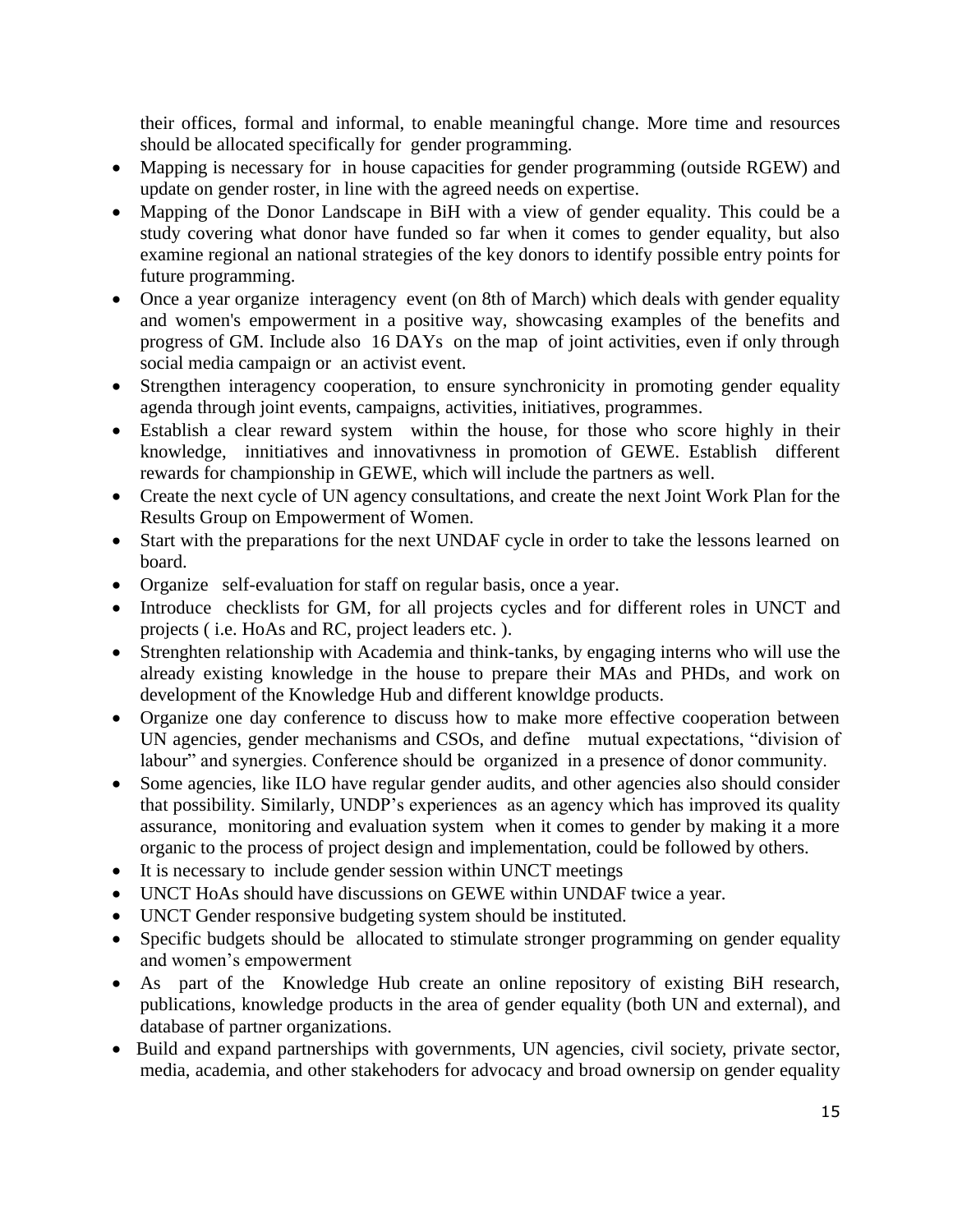issues: this is the only way to create a muliplier effect in gender equality.

- The creation and use of a common UN roster should be prioritized. UNDP has a roster covering different fields, gender included, but there should be a UN wide roster on gender expertise, established through open calls and transparent procedures and accessible to all. This is an important step in ensuring local knowledge production.
- Within the new CPF, wherever possible, project monitoring frameworks, which are integral part of project documentation, should include gender disaggregated indicators.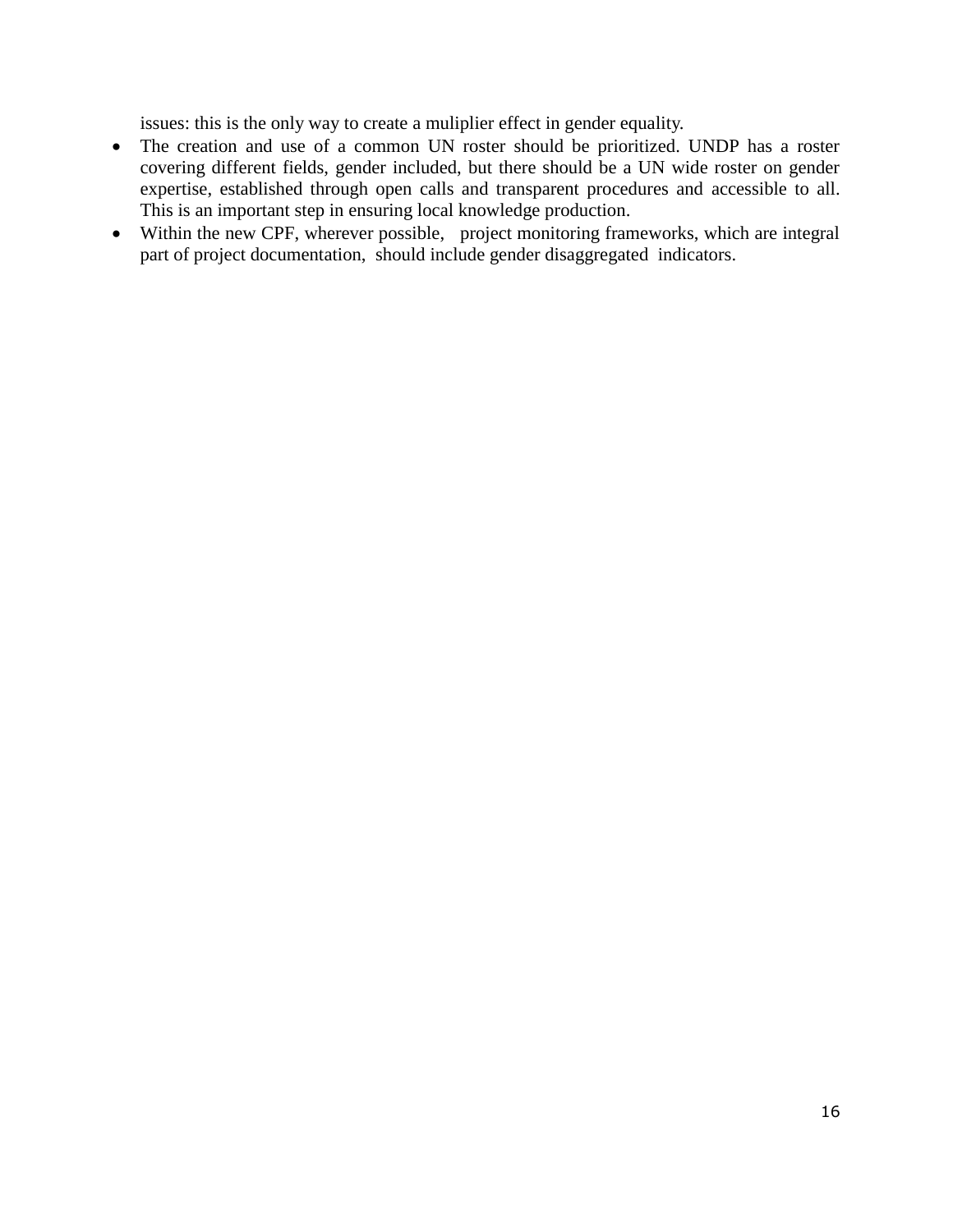# **Annex 1. Documents**

- Technical Guidance for SWAP-Gender Scorecard, Two-Page Briefing for Preliminary Feedback, June 2016
- One UN Programme Bosnia and Herzegovina 2015-2019, Joint Work Plan for the Years 2015-2016, Sustainable and Equitable Development and Employment (Pillar 2) One UN Programme Bosnia and Herzegovina 2015-2019 ,Joint Work Plan for the Years 2015-2016, Empowerment of Women(Pillar 4)
- One UN Programme Bosnia and Herzegovina 2015-2019, Joint Work Plan for the Years 2015-2016, Rule of Law and Human Security(Pillar 1)
- One UN Programme Bosnia and Herzegovina 2015-2019 , Joint Work Plan for the Years 2015-2016, Social Inclusion: Education, Social Protection, Child Protection and Health(Pillar 3)
- UNCT Meetings/agendas
- One United Nations Programme and Common Budgetary Framework, Bosnia and Herzegovina , 2015-2019: United Nations Development Assistance Framework
- UNDP CO BiH Gender Action Plan (2015-2019)
- Strengthening the Role of Local Communities/Mjesne zajednice (MZs) in Bosnia and Herzegovina, Gender Mainstreaming Strategy
- The Impact of a Pilot Integrated Early Childhood Development Service on Young Children and their Families: Lessons Learned for Programme Expansion and Policy Advocacy , authors: Aisha K. Yousafzai & Muneera A. Rasheed
- UNICEF Annual Report 2015, Bosnia and Herzegovina, United Nations Children's Fund, Executive Board, Second regular session 2014, 9-12 September 2014, Item 5 (b) of the provisional agenda, Country programme document, Bosnia and Herzegovina
- UN Women Country Office BiH, Annual Work Plan 2015-DRF
- BiH Country Office Annual Work Plan 2016 Cover Note (UN Women)
- Strategic Note (2015-2019) UN Women, Country Office Bosnia and Herzegovina Technical Guidance for SWAP-Gender Scorecard, Two-Page Briefing for Preliminary Feedback, June 2016
- UN Communication Group, Annual Work Plan
- UNCT Performance Indicators for Gender Equality and Women's Empowerment, Gender Scorecard Bosnia and Herzegovina, Narrative Report ( KIka Babić-Svetlin), UNBiH, December 2009
- Communication and Advocacy Strategy: UN Country Team BiH, April 2015
- Coordination, programme and other questions: mainstreaming a gender perspective into all policies and programmes in the United Nations system, Report of the Secretary-General 2016, session 24 July 2015-27 July 2016, Agenda item 12 (c)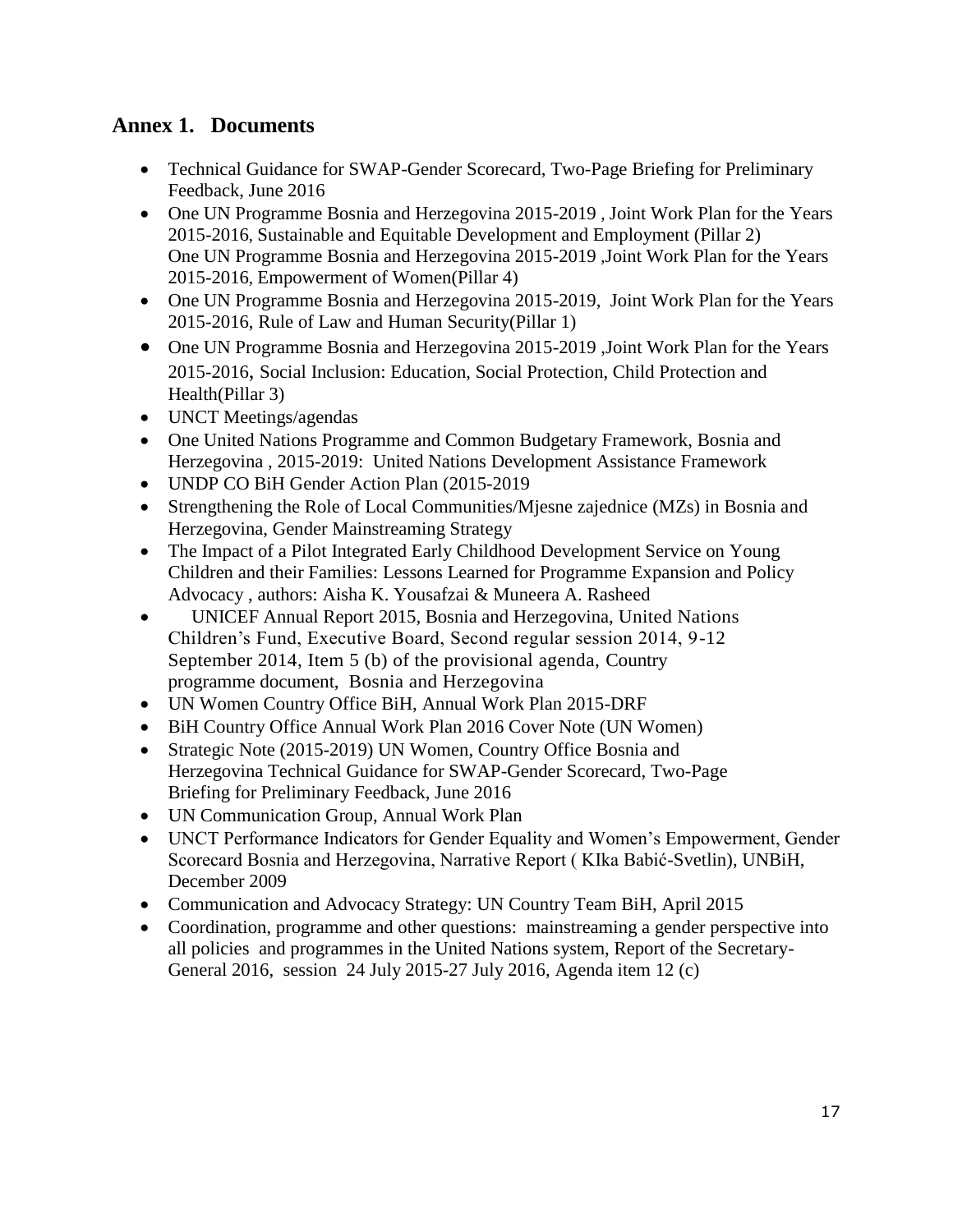# **Annex 2. Gender Scorecard Interviews – UNCT BiH**

# **27-30/06/2016**

| <b>DATE</b> | <b>NAME</b>                         | <b>AGENCY</b>       |
|-------------|-------------------------------------|---------------------|
| 27/06/2016  |                                     |                     |
|             | Anne-Marie Esper Larsen             | <b>UN Women</b>     |
|             | Amna Muharemovic                    |                     |
|             | Sezin Sinanoglu                     | <b>RCO</b>          |
|             | Gabrijela Jurela, Samid Sarenkapic, | <b>UNFPA</b>        |
|             | Zeljko Blagojevic, Fatima Čengić    |                     |
|             | Victor Olsavsky                     | <b>WHO</b>          |
| 28/06/2016  | Anna Riatti, Antonia Luedeke, Sanja | <b>UNICEF</b>       |
|             | Kabil                               |                     |
|             | Nera Monir Divan, Majda Ganibegovic | <b>UNDP</b>         |
|             | Anne-Marie Esper Larsen             | <b>UN Women</b>     |
|             | Amna Muharemovic                    |                     |
|             | Marina Dimova                       | Pillar 2 Chair      |
|             |                                     | (replacement)       |
| 29/06/2016  | Anna Riatti                         | Pillar 3 Chair a.i. |
|             |                                     | M&E Group Chair     |
|             | <b>UNHCR</b>                        |                     |
|             | Amela Cosovic Medic                 | Pillar 1 Chair      |
|             |                                     | (replacement)       |
| 30/06/2016  | Sezin Sinanoglu                     | <b>RCO</b>          |
|             | Klaudija Kuljuh                     | <b>IOM</b>          |
|             |                                     |                     |
|             | Amina Omicevic                      | <b>UNEP</b>         |
|             | Pavle Banjac                        | Communications      |
| 01/07/2016  | <b>ICTY</b>                         |                     |
|             | Lejla Tanovic, Dzemak Hodzic        | <b>ILO</b>          |
|             | <b>UNHCR</b>                        |                     |

### **Gender Scorecard SKYPE Interviews 4-8/07/2016**

| <b>DATE</b> | <b>NAME</b>    | <b>AGENCY</b>    |
|-------------|----------------|------------------|
| 04/07/2016  | Jelena         | Gender           |
|             | Milinovic      | <b>Center RS</b> |
| 05/07/2016  | Aleksandra     | Udruzene         |
|             | Petric         | zene             |
|             | Envesa Hodzic- |                  |
| 06/07/2016  | Kovac          | <b>RCO</b>       |
|             | Aris Seferovic |                  |
| 07/07/2016  | Sinisa Sesum   | <b>UNESCO</b>    |